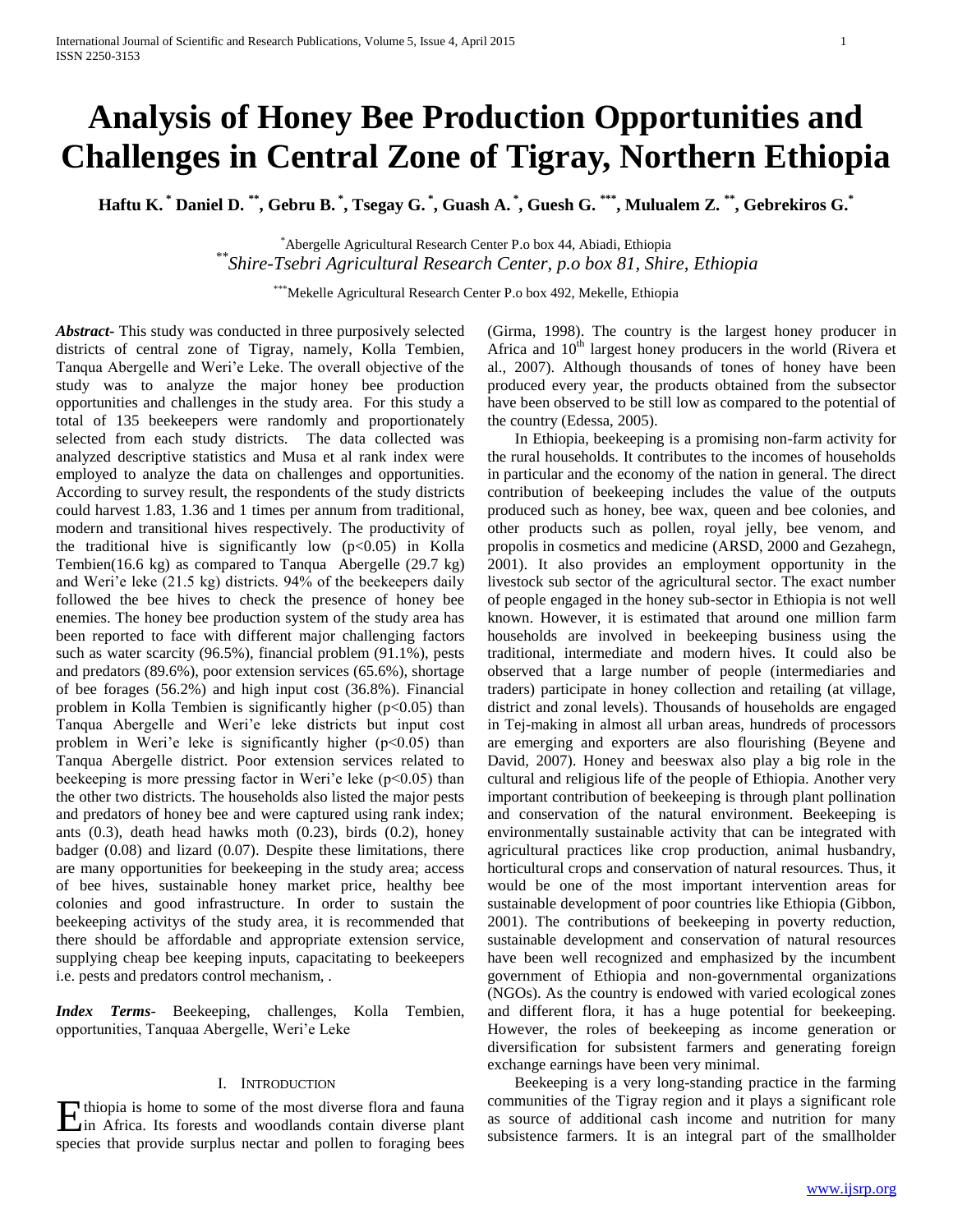farming system. In Tanqua Abergelle, Kola Tembien and Werie lekes districts, Central zone Tigray , Northern Ethiopia, apiculture is a good source of income for smallholder farmers, as both honey and bee colonies are in high demand. Despite the significance of bee keeping, there is little empirical evidence on the potentials and challenges of bee keeping for income generation and forest management in the study districts. There is limited information currently available on the constraints of bee keeping in the honey bee sub-sector. The objective of the study, therefore, was to analyze the major honey bee production opportunities and challenges in the central zone of Tigray regional state, Ethiopia.

#### II. METHODOLOGY

#### **2.1. Study area**

 The study was conducted in Kolla Tembien, Tanqua Abergelle and Weri'e leke districts of the central Tigray, Northern Ethiopia. The latitude and long of the districts is N  $13<sup>0</sup>$ 37' 6.24" and E 39<sup>0</sup> 0' 6.84" (Kolla Tembien), N 13<sup>0</sup> 14' 06" and E  $38^0$  58' 50" (Tanqua Abergelle) and N  $14^0$  00' 00" and E 39<sup>0</sup> 10' 1.2" (Weri'e leke).

## **2.2. Sample size and sampling techniques**

 The three districts were selected for the study following purposive sampling approach considering potential in honey bee production. A multi stage sampling technique was used in this study. In the first and second stage, honey bee potential districts have been identified purposively and a sample size of 135 was set for this study using quota method. In the third stage, 42 beekeepers from Tanqua Abergelle, 58 beekeepers from Kolla Tembien and 35 Weri'e leke were selected randomly and proportionately.

## **2.3. Data type, source and Data collection Techniques**

 For this study, both primary and secondary data have been relied on. Primary data was collected from sample household heads, beekeepers while secondary data was collected from office of agriculture and rural development of respective study districts. Both formal and informal survey methods have been used to collect the required data. Semi structured questionnaire was used to collect the primary data.

# **2.4. Data analysis**

 The data collected form 135 beekeepers were analyzed using descriptive statistics in such as mean and standard deviation and is presented in tables. Musa et al (2006) rank index calculation was also employed to put the order of importance of pests and predators, which are challenges for honey bee production in the study area. The rank index can be calculated as follows.

Rank index= sum of (3\*number of household ranked first  $+2*$ number of household ranked second  $+1*$ number of households ranked third) for individual reason, criteria or preference divided by sum of (3\*number of household ranked first +2\*number of household ranked second + 1\*number of households ranked third) for over all reason, criteria or preference.

# III. RESULTS AND DISCUSSIONS

#### **2.5. Demographic characters of the respondents**

 The respondents were selected from Tanqua Abergelle (31%), Kolla Tembien(43%) and Weri'e Leke(26%) districts. Most of the interviewee household heads were male (89%) and the rest were female headed households (11 %.). Regarding to the marital status, 89.7% of the respondents were coupled and the rest 10.3% fall under the category single, widowed, widower, divorced and never married). Based on the survey result, the educational status of the household heads was 32.9%, 14.1%, 35.3%, 15.3% and 2.4% for illiterate, read and write, elementary school completed, high school completed and church schooled respectively. The minimum and maximum age of respondents was 23 and 70 respectively while the mean age was 44. The average family size of the study area was 6 heads per household and the minimum and maximum households' family size was 2 and 12 heads respectively. The average beekeeping experience of the respondents was  $11.1 \pm 9.3$  (mean + SD) years.

# **2.6. Land holding and land allocation Practices for bee keeping**

 According to the survey result, farm size of the respondent varies across the study districts. Averagely the land holding size of Tanqua Abergelle, Kolla Tembien and Weri'e Leke farmers (mean+SD) is 1.3 +0.73, 0.84+0.53 and 0.72+0.45 hectare respectively. But the average farm size of the farmers in the study area is  $0.94 \pm 0.62$  hectare per household. Most of the farmers (62.7%) did not allocate land for bee farming properly but only 37.3% have a separated land for bee keeping.

## **2.7. Honey bee production, productivity and management**

 Most of the households (94%) responded to have regularly and daily followed and checked their beehive against bee enemies while the rest (6%) check their bee hives only during honey harvesting season. According to similar research conducted in Adami Tulu Jido Kombolcha district by Tesfaye K and Tesfaye L (2007) from the sample households, 53.5% of the beekeepers visit their beehives every day 30.2% of them visit their beehives every three days and the rest visit their beehives to check if the beehive was occupied with bee colonies and during honey harvesting season, which indicates a bit different habit from the study areas' practice. This difference might be due to difference in beekeeping experience. In beehive management (follow up, checking against enemy, cleaning the environment, supplying additional feeding, watering and honey harvesting) gender role may or may not be equal. Of the total respondents, 44% responded that both husband and wives to have equal hands in the beehive management, but the rest 41% and 15% of the household replied that the beehive management is mainly on the shoulder of male and female respectively.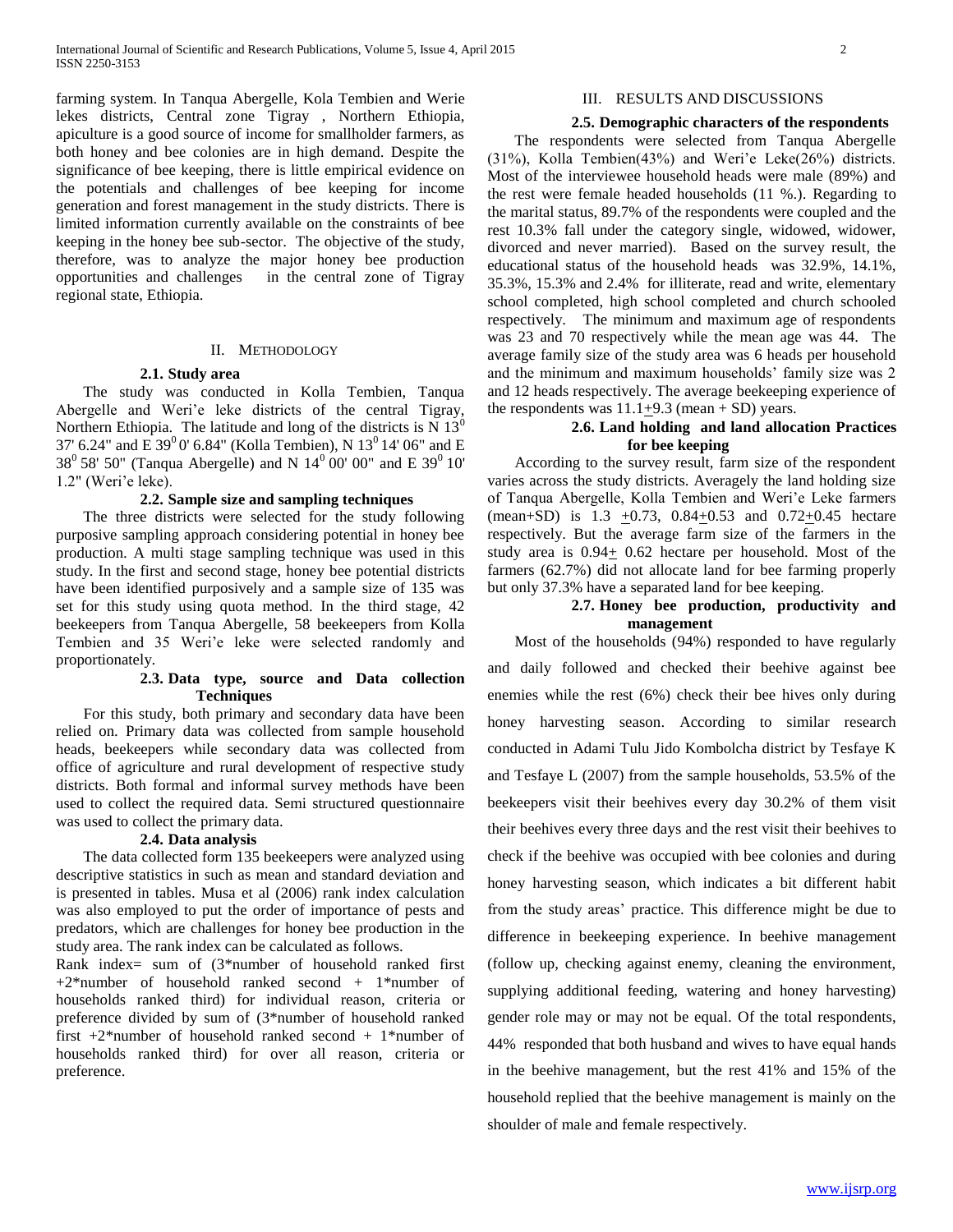The study has also tried to reveal that the type of beehive being used in honey production in the study area. Of the total sample households, 41% household heads did own both traditional and modern beehives and the rest 27.7%, 30.1% and 1.2% owns traditional, modern and transitional beehives only respectively (table 1). This finding is definitely different from national beehive usage status i.e. 95% of the beekeepers are traditional beehive owners but the rest are modern and transitional beehives owners (CSA, 2013).

Depending on the study finding, the traditional beehive users harvest honey 1.83 times per annum but the modern and transitional beehive owners is harvesting honey 1.36 and 1 times per year per hive accordingly. Regardless of the type of beehive used, the overall harvesting frequency of the study area is 1.59 times per annum per hive (table 1). This finding is almost in line with the national harvesting frequency which is 1.61 times per annum (CSA, 2013).

Based on the survey data analysis, the average productivity of the beehives per harvesting period was 22.6 (traditional), 20 (transitional) and 31.2 (modern) kilo grams (table 2). Productivity of traditional beehive in Kolla Tembien is significantly lower ( $p<0.05$ ) as compared to Tanqua Abergelle and Weri'e Leke districts (table 2).

#### **2.8. Opportunities of Beekeeping**

 According to the survey data analysis result, Most of the beekeepers of the study area, 92.5% and 97.2% have reported that they have no problem with access to all types of beehives and bee colony respectively (table 3). On the contrary, a study conducted in Adami Tulu Jido Kombolcha district in mid rift valley of Ethiopia by Tesfaye K. and Tesfaye Lemma, (2007) indicated that lack of beehives to be one of the major constraints of beekeeping in the study area. . The study result indicated that sustainable market for honey and its byproducts to be one opportunity in the study districts. All of the respondents (100%) explained that the price of honey to have been increasing from time to time and to have been facing honey price fluctuation (table 3). This may be due to the existence of good accesses to market information, market infrastructure, particularly road and mobile telephone networks, in the study districts. Unlike to this finding, Tolera and Dejene (2014) indicated that price fluctuation to be the most pressing factor of beekeeping in Jimma zone of Oromia region of Ethiopia. No problem related to honeybee diseases, pesticides and herbicides, and behavior of the honeybee (aggressiveness) has been reported in all the study districts (table 3)

#### **2.9. Challenges of Beekeeping**

Based on the survey data analysis most of the beekeepers in the study area, Kolla Tembien (92%), Tanqua Abergelle (88.1%) and Weri'e Leke (90%) districts reported to have faced different challenges in relation to beekeeping. Taking all the study areas, on average, (90 %) of the beekeepers reported different challenges in beekeeping. Though the challenges reported indicated variation across the study districts drought/ water scarcity/, financial problem, pests and predators, poor extension services, shortage of bee forage and high input cost are the most economically important challenges in their decreasing order of importance (table 3) in the study districts in common. The households also listed major pests and predators observed in the study area in their decreasing order of importance; amongst include ants, death head hawks moth, birds, honey badgers, lizard, wax moth and spider (table 4).

Drought or water scarcity was reported as one of the top challenging factors which 95.2%, 92.0 % and 100% of the beekeepers from Kolla Tembien, Tanqua Abergelle and Weri'e Leke districts mentioned to be challenging respectively (table 3). In favor of this finding, study by Adeday *et al*., (2012) conducted in Wukro district Eastern Zone of Tigray indicated that water scarcity or drought to be one of the main problems of beekeeping.

Financial shortage was one of the pressing factors that affect the beekeeping activity of the study districts. Depending on the survey data most of the farmers of the study districts i.e. Kolla Tembien (100%), Tanqua Abergelle (83.3%) and Weri'e Leke (90%) reported financial problem to be a challenge in the beekeeping business (table 3) and it was observed to be significantly  $(p<0.05)$  pressing factor for beekeeping business in Kolla Tembien than Tanqua Abergelle.

Furthermore, respondents of the study area indicated that the presence of pests and predators to be among the major challenges to honey production in the study districts. These might be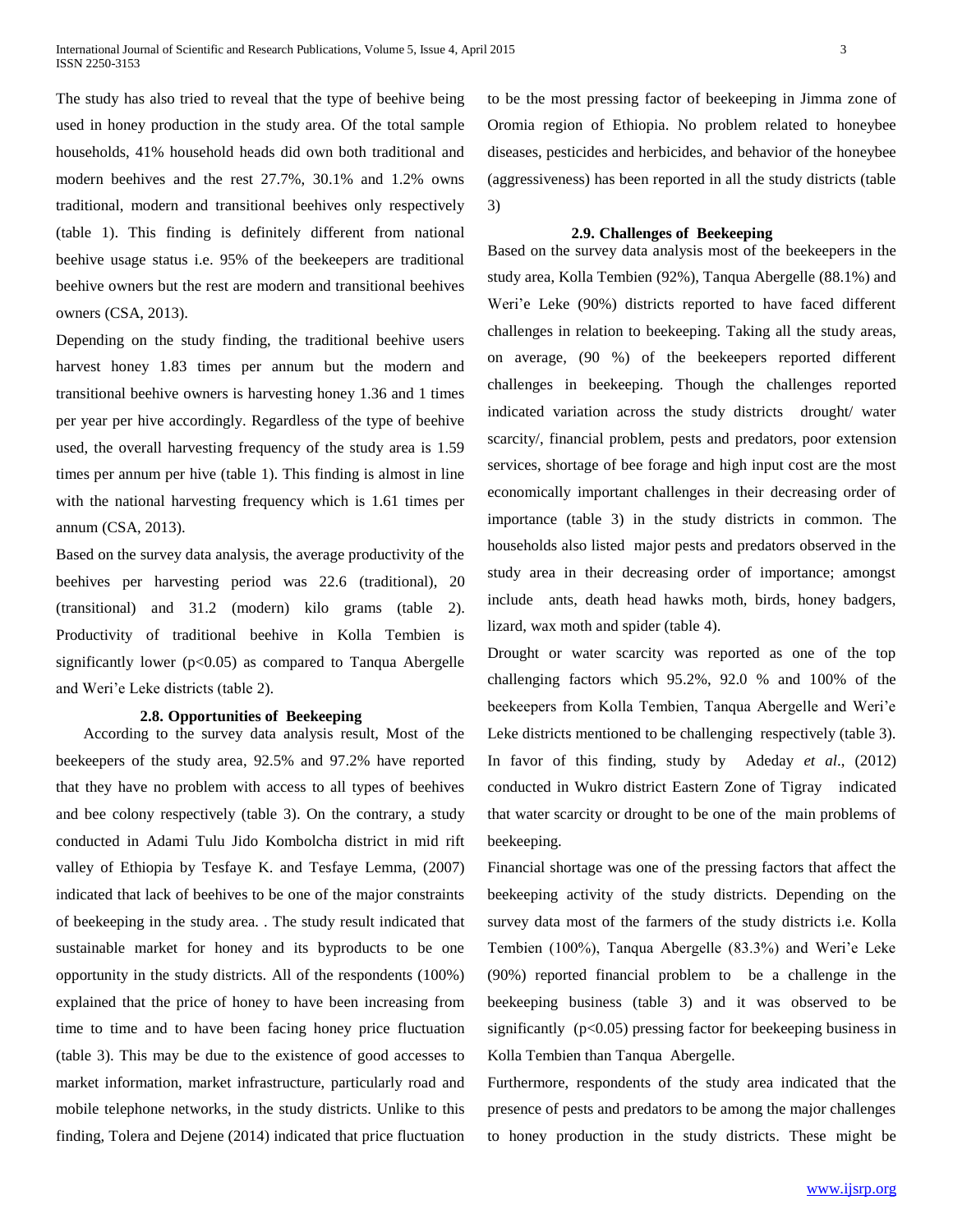happening due to the nature of the agro ecological set up of the study districts. According to the information extracted from this survey, presence of pests and predators ranked to be the third important challenge for beekeeping in the study districts (table 3). Different pests and predators which include ants, death head hawks moth, birds, honey badgers, lizards, wax moth and spider in deceasing order of their importance were listed by the respondents (table 4). A study by Tesfaye K. and Tesfaye L., (2007) indicated that the prevailing pests and predators observed in Adami Tulu Jido Kombolcha district include ant like insects, birds, spiders, monkey or apes, honey badger and lizard. A recent study by Adeday *et al.*, (2012) conducted at Wukro district of Tigray regional state also revealed that honey badger, ants, wax moth, bee-eater birds, lizards, snake and spider to be the most devastating challenges in the study area .Regardless of the order of importance, most of the pests and predators mentioned by respondents of the study area were similar to Wukro and Adami Tulu Jido Kombolcha districts findings. Ants were among the most common predators of honeybees in the study area with rank index of 0.3 and it is ranked first (table 4). In line with this finding, ants were placed at the top rank in Wukro district as reported by Adeday *et al.* (2012). Based on the beekeepers response, death head hawks moth (0.23) was also put in the second rank in the study area. In addition, birds were placed as the major factor that affect honey production and the rank index result was found to be 0.2 (table 4). This finding is also similar with the research finding by Adeday et.al. (2012) conducted at Wukro district, birds are observed as one of the top ranked predators of bee. When put by rank index, small number of beekeepers also reported the presence of honey badger (0.08), lizards  $(0.07)$ , wax moth  $(0.06)$ , spider  $(0.04)$  and hamagot  $(0.02)$ to be more challenging in the study area. Prevalence of beetles, snake, mice and wasp were not reported as challenges for beekeeping in the study area (table 4).

Moreover, survey result indicated that poor extension services were ranked fourth. Of the total respondents, 65.6% were not satisfied with extension services delivered beekeepers in relation to beekeeping development in the study districts (table 3). A study by Gidey and Kekkonen, (2010) also indicated inadequate extension coverage to be one source of challenge for beekeeping business development in Tigray region which is in favor of this study's findings. This problem might be happening mainly due to limited number of development agents (DAs) in kebelles<sup>1</sup> and beekeeping technicians at district level.

Furthermore, shortage of bee forages and inflated cost of improved inputs were mentioned as constraints to the beekeeping business of the study area. Of the total sample household heads, 56.2% and 36.8% of the beekeepers put lack of adequate bee forages and high input cost to be pressing factors for the beekeeping business respectively (table 3). In line with this finding, research findings on the similar area of study by Gidey and Kibrom (2010) and Adeday *et al.* (2012) conducted in Saese Tsaeda Emba and Wukro districts of Tigray regional state respectively also indicated that shortage of bee forage to be the main challenge for beekeeping development. The shortage of bee forages existed might be due to erratic and unpredictable nature of rainfall, deforestation and application of agrochemicals (pesticides and herbicides) that are observed in the study districts. Furthermore, some beekeepers of Kolla Tembien (35.6%), Tanqua Abergelle (20%) and most beekeepers of Weri'e Leke (60 %) reported that the ever increasing cost of improved beekeeping inputs to have its own effect on the successful operation of the beekeeping business (table 3). Ever increasing input cost problem is significantly higher  $(p<0.05)$  in Weri'e Leke than the other two study districts. A similar study by Nebiyu and Mesele (2013) reported that most of the beekeepers of the Gamo Gofa zone of Southern Ethiopia preferred traditional beehives over transitional and modern beehives. The main reason for this was because of the cost of constructing materials of transitional beehives and unaffordable cost of modern and transitional beehives. Besides, lack of adequate supply beekeeping equipments and cost of harvesting and processing equipments for using modern and other improved beehives, transitional beehive.

 $\overline{a}$ 

<sup>1</sup> Kebelle is the smallest administration unit in both rural and urban areas with its own jurisdiction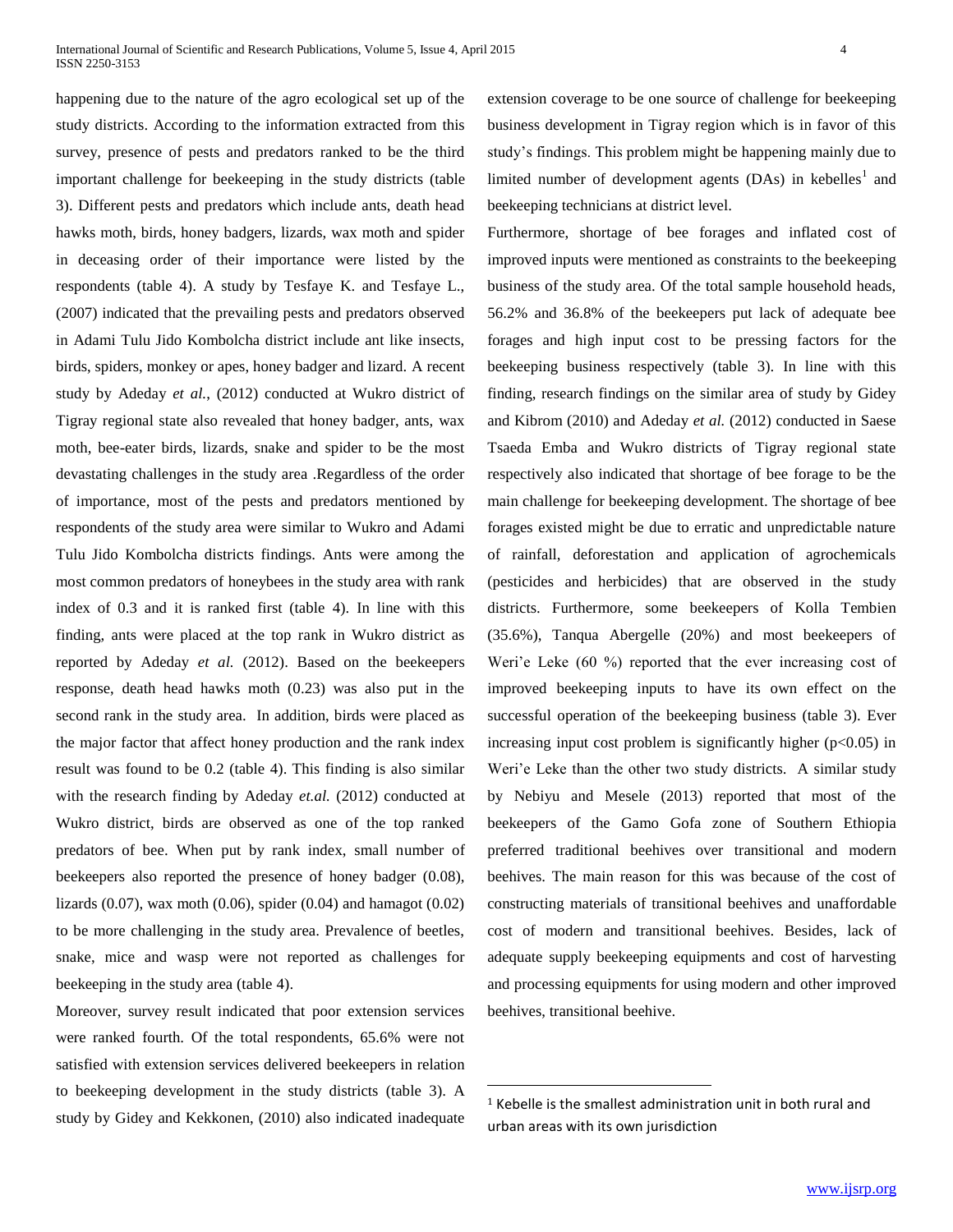Beekeepers of Tanqua Abergelle district reported that poor management (13%), honeybee and absconding (8.7%) to be challenging factors for beekeeping business. In addition to the finding in Tanqua Abergelle district, poor management and absconding problem were observed in Kolla Tembien district as well, but poor management and absconding problem were not reported for Weri'e Leke district. The presence of market fluctuation, honeybee diseases, and pesticides and herbicides were not reported from all districts (table 3).

## IV. CONCLUSIONS AND RECOMMENDATIONS

 Given the existing natural base of the country, Ethiopia, the incumbent government has given due attention on apiculture development as one of the strategies to reduce poverty and diversify the national exports. The study area, central zone of Tigray, is known for its potential honeybee production. It has many opportunities for honeybee development; more or less stable market price of honey, good infrastructure, healthy honeybee colonies, and good accesses to beehives are amongst the others.

On the contrary, The major constraints hindering for beekeeping business development in the district includes water scarcity, financial problem in relation to beekeeping, pests and predators, poor extension services in relation to beekeeping, shortage of bee forage, and high cost of improved inputs for beekeeping. Improved beekeeping technologies have been introduced to Tigray regional state in general and the study districts in particular by the bureau of agriculture and rural development at district and kebelle level. However, majority of the beekeepers in the study area follow traditional way of colony management, harvesting and processing methods to produce honey, put another way round, most of the introduced modern ways of beekeeping are not in use to the desired extent. Based on the study's result, the following policy implications have been forwarded for the study districts.

Most sampled beekeepers responded that extension services delivered to them in relation to their beekeeping business not to be as such satisfactory to the desired extent. Hence, the administrative body and office of agriculture and rural development of the study districts in particular and the region in general has to strive more towards improving the quality and adequacy of extension services in relation to beekeeping in the study districts. And other interested nongovernmental institutions should give attention on investing on this issue. Particularly, increasing the number of qualified developmental agents (DAs) at kebelle and district level, awareness creation programs and capacity building to beekeepers should be focused on. Moreover, increasing the number of professionals like veterinarians and honeybee technicians and capacitating them all in all is also inevitable issue that shall be given weight too. Awareness creation and training need for beekeepers may include beehive management (follow up, checking against enemy, cleaning the environment, supplying additional feeding, watering and honey harvesting) market oriented production of honey.

Production, productivity and quality of honey shall be also increased by improving the management of the traditional beehives and introducing improved beehives and beehive accessories. Besides, honeybee productivity in the study area shall be enhanced through improving the availability of bee forages through introducing improved bee forage varieties.

Absconding problem, running way of bee colony from its beehive, was also reported to be cumbersome both in Tanqua Abergelle and Kolla Tembien study districts. This invites for a research on factors behind this problem to be conducted in the study area. To this end, responsible bodies have to search for factors behind the problem.

Most sample household heads, beekeepers, reported lack of adequate financial resources to invest on improved honey production technologies, storage, processing facilities and packaging to be challenging for their beekeeping business development. Thus, credit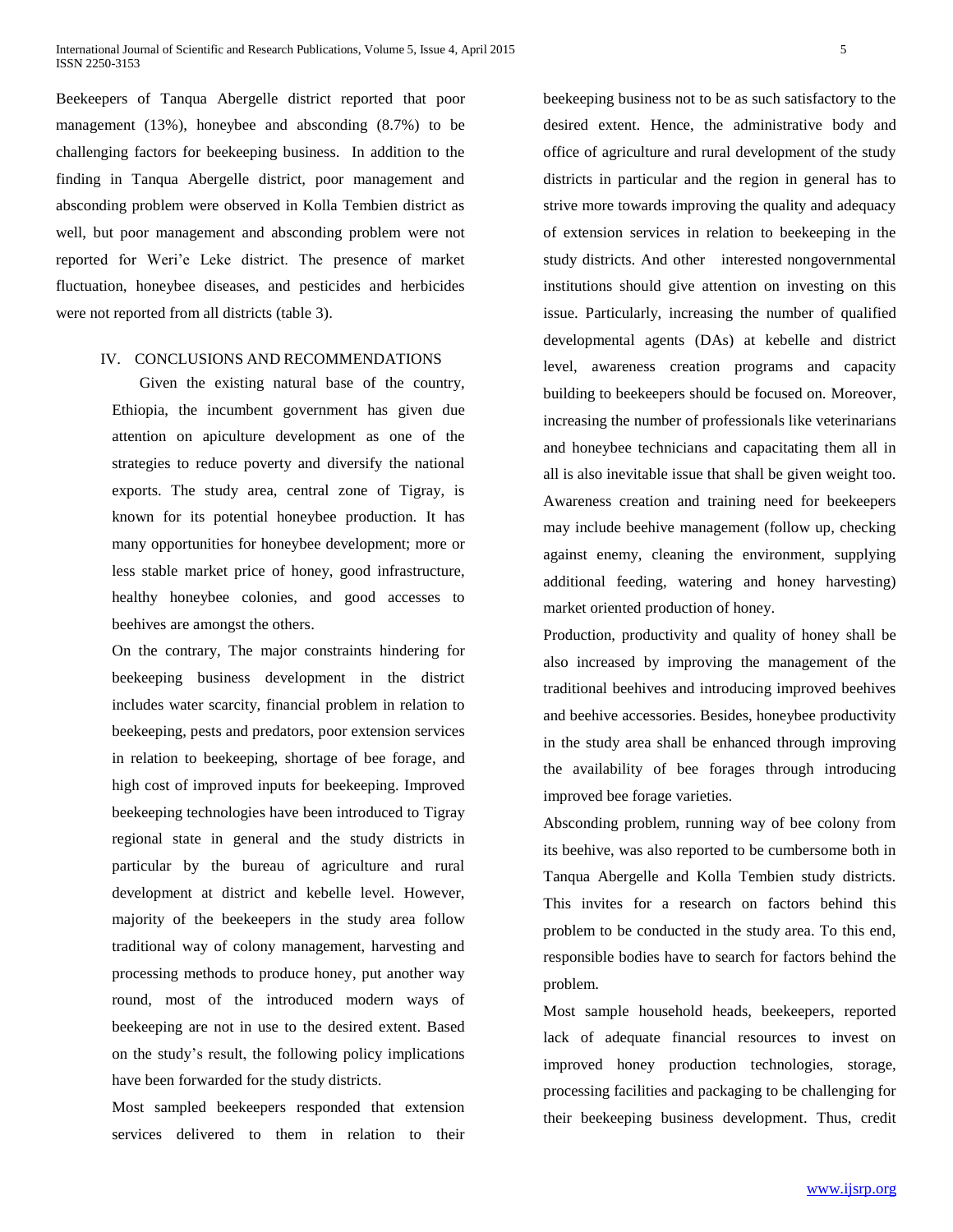services should be available to individuals who are willing to be involved in the production, collection, processing and packaging of honey and honey byproducts. This necessitates for appropriate credit system to be developed. Since adequate, quality and affordable credit system could contribute a lot towards improving the performance of beekeeping business.

## ACKNOWLEDGEMENT

 The authors would like to be thankful to Abergelle Agricultural Research Center (AbARC) for the supply of all the necessary financial and material inputs it made since this output could have not been achieved without. The special thanks also go to researchers of this research center, namely; Gebrekidan Abrha, Tsegay Teame, Meseret Redae, Hailay Hagos, Minister Birhane, Shumye Belay, Gebreselassie Gebru and Moges Redae, for their all rounded contribution they paid. At last but not least, authors are very much grateful to the respondents for their valuable responses for each and every questions they have been asked.

#### **REFERENCES**

- [1] Adeday Gidey, Shiferaw Mulugeta and Abebe Fromsa (2012): Prevalence of Bee Lice Braula Coeca (Diptera: Braulidae) and Other Perceived Constraints to Honey Bee Production in Wukro Woreda, Tigray Region, Ethiopia. Global Veterinaria v. 8 (6): 631-635.
- [2] ARSD, (2000): Apiculture Research Strategy Document, EARO, Addis Ababa, Ethiopia.
- [3] Beyene T and David. P (2007): Ensuring Small Scale Producers in Ethiopia to Achieve Sustainable and Fair Access to Honey Markets. Paper Prepared For International Development Enterprises (IDE) and Ethiopian Society for Appropriate Technology (ESAT).
- [4] Edessa N (2005): Survey Of Honey Production System In West Shewa Zone. In Proceedings of the 4th Ethiopian Beekeepers Association (EBA), Held In Addis Ababa, Ethiopia, October 25-26, 2005.
- [5] Federal Democratic Republic of Ethiopia Central Statistical Agency Agricultural (CSA) Sample Survey 2012/13 [2005 E.C.] Volume II Report On Livestock And Livestock Characteristics (Private Peasant Holdings)
- [6] Gezahegn. T (2001): Apiculture Development Strategies. Ministry of Agriculture and Rural Development, Addis Ababa, Ethiopia.
- [7] Gibbon P (2001): Agro-Commodity Chains: An Introduction, Speech to ODI, Summer Meetings Series, http://www.odi.org.uk/speeches/gibbon.pdf
- [8] Gidey Yirga and Kibron Ftwi (2010): Beekeeping for Rural Development: Its Potentiality and Constraints in Eastern Tigray, Northern Ethiopia. Agricultural Journal v. 5(3): p.201-204.
- [9] Girma. D, (1998): Non-wood Forest Production in Ethiopia. Addis Ababa, Ethiopia. .
- [10] Musa L M-A, Peters K J and Ahmed M-K A (2006): On farm characterization of Butana and Kenana cattle breed production systems in Sudan. Livestock research for rural development 18 (12).
- [11] Nebiyu Yemane and Messele Taye (2013): Honeybee production in the three Agro-ecological districts of Gamo Gofa zone of southern Ethiopia with emphasis on constraints and opportunities. Agriculture and Biology Journal of North America v. 4 (5): p. 560-567
- [12] Rivera J, Losada H, Lopez M, Cortes J, Vieyra J Y and Grande D (2007): Production system of honey bees in the peri-urban area of the south east of Mexico City. Livestock Research for Rural Development v. 19 (2): p.29.
- [13] Tesfaye Kebede and Tesfaye Lemaa (2007): Study of Honey Production System in Adami Tulu Jido Kombolcha district in Mid Rift Valley of Ethiopia.
- [14] Tolera Kumsa and Dejene Takele (2014): Assessment of the effect of seasonal honeybee management on honey production of Ethiopian honeybee (Apis mellifera) in modern beekeeping in Jimma Zone. Research Journal of Agriculture and Environmental Management v. 3(5): p.246-254.

#### AUTHORS

**First Author** – Haftu K., Abergelle Agricultural Research Center P.o box 44, Abiadi, Ethiopia

**Second Author** – Daniel D, May-Tsebri Agricultural Research Center, Shire, Ethiopia

**Third Author** – Gebru B, Abergelle Agricultural Research Center P.o box 44, Abiadi, Ethiopia

**Third Author** – Tsegay G, Abergelle Agricultural Research Center P.o box 44, Abiadi, Ethiopia

**Third Author** – Guesh A, Abergelle Agricultural Research

Center P.o box 44, Abiadi, Ethiopia

**Third Author** – Guesh G, Mekelle Agricultural Research Center P.o box 492, Mekelle, Ethiopia

**Third Author** – Mulualem Z., May-Tsebri Agricultural Research Center, Shire, Ethiopia

**Third Author** – Gebrekiros G., Abergelle Agricultural Research Center P.o box 44, Abiadi, Ethiopia

#### **Correspondence Author:** Haftu Kelelew

Email: haftu2014@gmail.com/, Tel: +251 913 138 129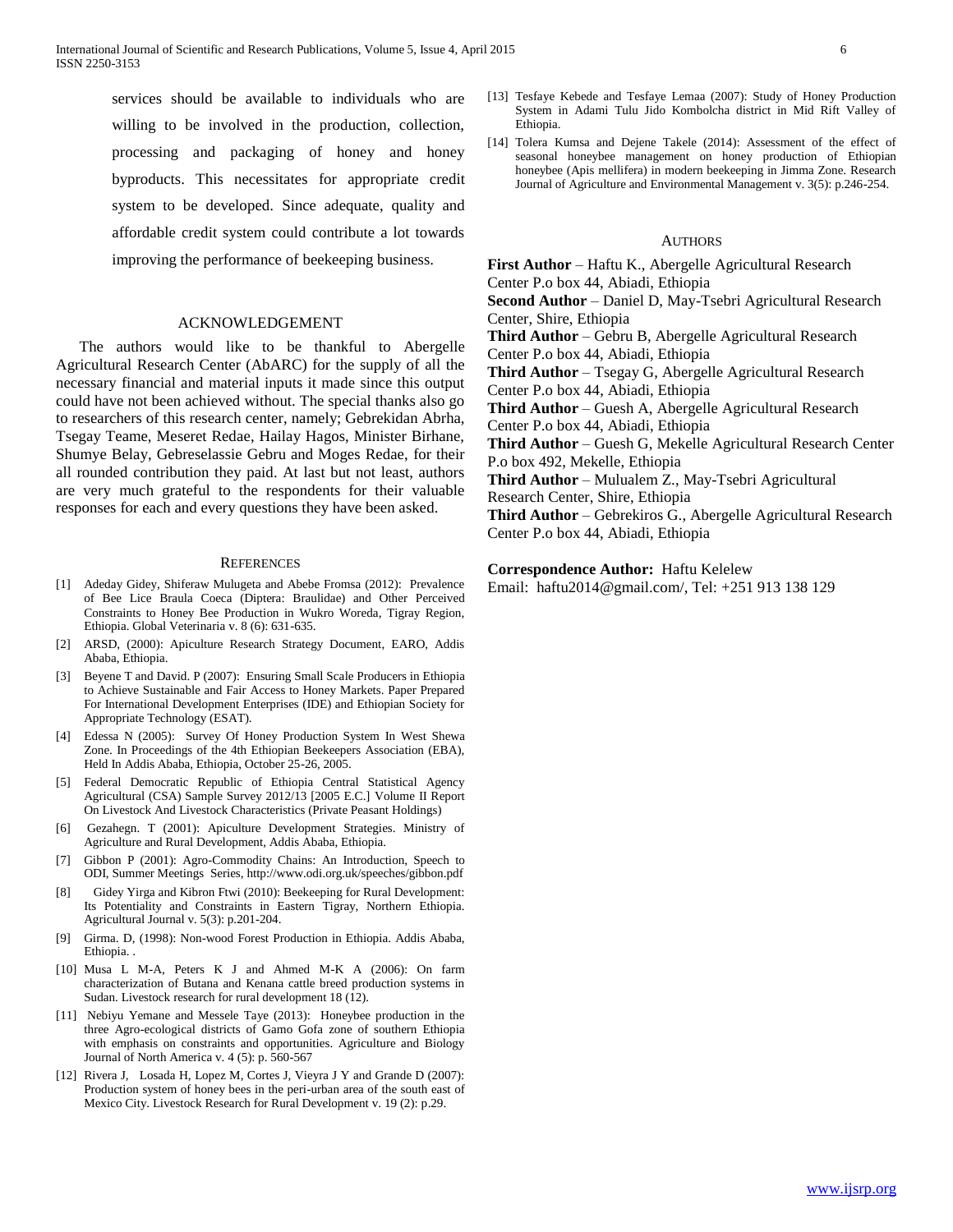# **Table1: Honey harvesting frequency by beehive type in Tanqua Aberegel, Kolla Tembien and Wer'e Leke districts**

Name of Districts

|                | <b>Traditional owners</b> |                    | <b>Transitional owners</b> |                    | Modern owners |                    |  |
|----------------|---------------------------|--------------------|----------------------------|--------------------|---------------|--------------------|--|
|                | Farmers (%)               | Frequency $\pm SD$ | Farmers (%)                | Frequency $\pm SD$ | Farmers (%)   | Frequency $\pm SD$ |  |
| Tanqua Abergel | 41.7%                     | $2.1 + 0.57$       | 4.2%                       | $1.0 + 0.00$       | 16.7%         | $1.75 + 0.96$      |  |
| Kolla Tembien  | 28.2%                     | $1.55 + 0.52$      | <b>NA</b>                  | NA                 | 25.6%         | $1.40 + 0.52$      |  |
| Weri'e Leke    | 10.0%                     | $2.0 + 0.00$       | <b>NA</b>                  | <b>NA</b>          | 55.0%         | $1.18 + 0.40$      |  |
| Total          | 27.7%                     | $1.83 \pm 0.58$    | 1.2%                       | $1.0+0.00$         | 30.1%         | $1.36 + 0.57$      |  |

Survey data, 2014, SD= standard deviation, NA= not applicable

# **Table2: Honey productivity in Tanqua Abergelle, Kolla Tembien and Weri'e leke districts**

|                                   | honey yield per harvest season to each been type (Kg) of the districts |                                    |                                          |  |  |  |  |
|-----------------------------------|------------------------------------------------------------------------|------------------------------------|------------------------------------------|--|--|--|--|
| Districts name                    | Traditional +SD                                                        | Transitional +SD                   | $Modern + SD$                            |  |  |  |  |
|                                   |                                                                        |                                    |                                          |  |  |  |  |
| Tanqua Abergelle<br>Kolla Tembien | $29.7^{\text{ a}}$ + 18.1<br>$16.6^{\mathrm{b}} + 7.3$                 | $20.0+0.0$<br><b>NA</b>            | $35.0^{\circ}$ + 14.8<br>$29.1^a + 13.4$ |  |  |  |  |
| Weri'e leke                       | $21.5^{\text{a}} + 10.4$                                               | NA                                 | $29.5^{\text{a}} + 12.3$                 |  |  |  |  |
| Average                           | $22.6^{\text{a}} + 13.2$                                               | $20.0^{\text{ a}} + 0.0^{\text{}}$ | $31.2^{\text{a}} + 13.3$                 |  |  |  |  |

Survey data, 2014

Different letters in columns and rows indicate significant mean differences between districts and types of beehive respectively at P < 0.05. NA= not applicable, SD= standard deviation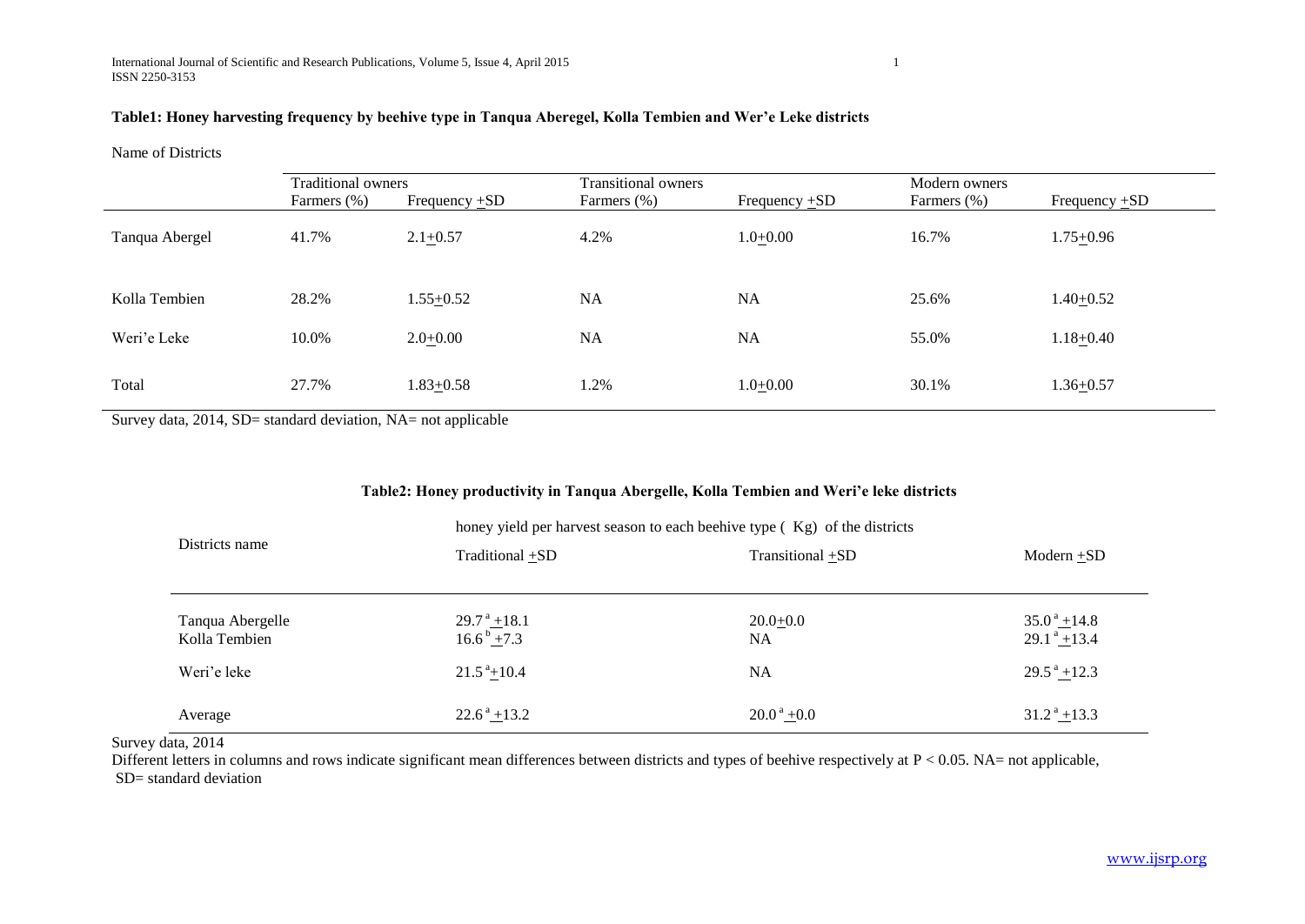|                                              | Number of farmers responding yes/no by district (%) |                          |                   |                |                   |                          |                          |        |                          |
|----------------------------------------------|-----------------------------------------------------|--------------------------|-------------------|----------------|-------------------|--------------------------|--------------------------|--------|--------------------------|
| List of honey production factors             | Kolla Tembien                                       |                          | TanquaAbergelle   |                | Wrei'e Leke       |                          | pooled responses         |        | overall                  |
|                                              | Yes %                                               | Rank                     | Yes %             | Rank           | Yes %             | Rank                     | Yes %                    | $No\%$ | rank                     |
|                                              |                                                     |                          |                   |                |                   |                          |                          |        |                          |
| Poor extension service related to beekeeping | $58.5^{\text{a}}$                                   | 5                        | 54.2 <sup>a</sup> | 5              | $84.2^{b}$        | $\overline{4}$           | 65.6                     | 34.4   | 4                        |
| financial shortage related to beekeeping     | 100 <sup>b</sup>                                    |                          | 83.3 <sup>a</sup> | 3              | $90^{a,b}$        | $\overline{2}$           | 91.1                     | 8.9    | $\mathfrak{2}$           |
| Market/price fluctuation of honey            |                                                     |                          |                   |                |                   |                          | $\overline{\phantom{a}}$ | 100    | $\overline{\phantom{a}}$ |
| Beehive accesses problem                     |                                                     | $\overline{\phantom{a}}$ |                   |                |                   | $\overline{\phantom{a}}$ | 7.5                      | 92.5   | 9                        |
| Shortage of Bee forage                       | 63.9 <sup>a</sup>                                   | 4                        | 69.6 <sup>a</sup> | 4              | 35.0 <sup>a</sup> | 6                        | 56.2                     | 43.8   | 5                        |
| Pests and predators                          | 95.2 <sup>a</sup>                                   | 3                        | 88.0 <sup>a</sup> | $\overline{2}$ | 85.7 <sup>a</sup> | $\mathfrak{Z}$           | 89.6                     | 10.4   | 3                        |
| Water scarcity                               | $97.6^{\circ}$                                      | $\overline{2}$           | 92.0 <sup>a</sup> |                | 100 <sup>b</sup>  |                          | 96.5                     | 3.1    |                          |
| Absconding                                   | 7.3 <sup>a</sup>                                    | 8                        | 8.7 <sup>a</sup>  | 7              | 0.0 <sup>b</sup>  | $\sim$                   | 8.0                      | 92.0   | $\,8\,$                  |
| Poor management                              | 4.9 <sup>a</sup>                                    | 7                        | 13.0 <sup>a</sup> | 8              | 0.0 <sup>a</sup>  | $\blacksquare$           | 9.0                      | 91.0   | 7                        |
| <b>Diseases</b>                              |                                                     |                          |                   |                |                   |                          |                          |        |                          |
| Bee colony accesses problem                  |                                                     | $\overline{\phantom{a}}$ |                   |                |                   | $\overline{\phantom{a}}$ | 2.8                      | 97.2   | 10                       |
| Pesticides and herbicides                    |                                                     |                          |                   |                |                   |                          |                          |        |                          |
| High costs of improved inputs for beekeeping | $35.7^{ab}$                                         | 6                        | $20.0a$           | 6              | 60.0 <sup>b</sup> | 5                        | 36.8                     | 63.2   | 6                        |

# **Table3: Response proportions of major challenges of beekeeping in Tanqua Abergelle. Kolla Tembien and Weri'e Leke study districts**

Survey data, 2014. Values in the row not sharing the same subscript are significantly different across study districts (columns) at p<0.05 for two sided test of equal proportions